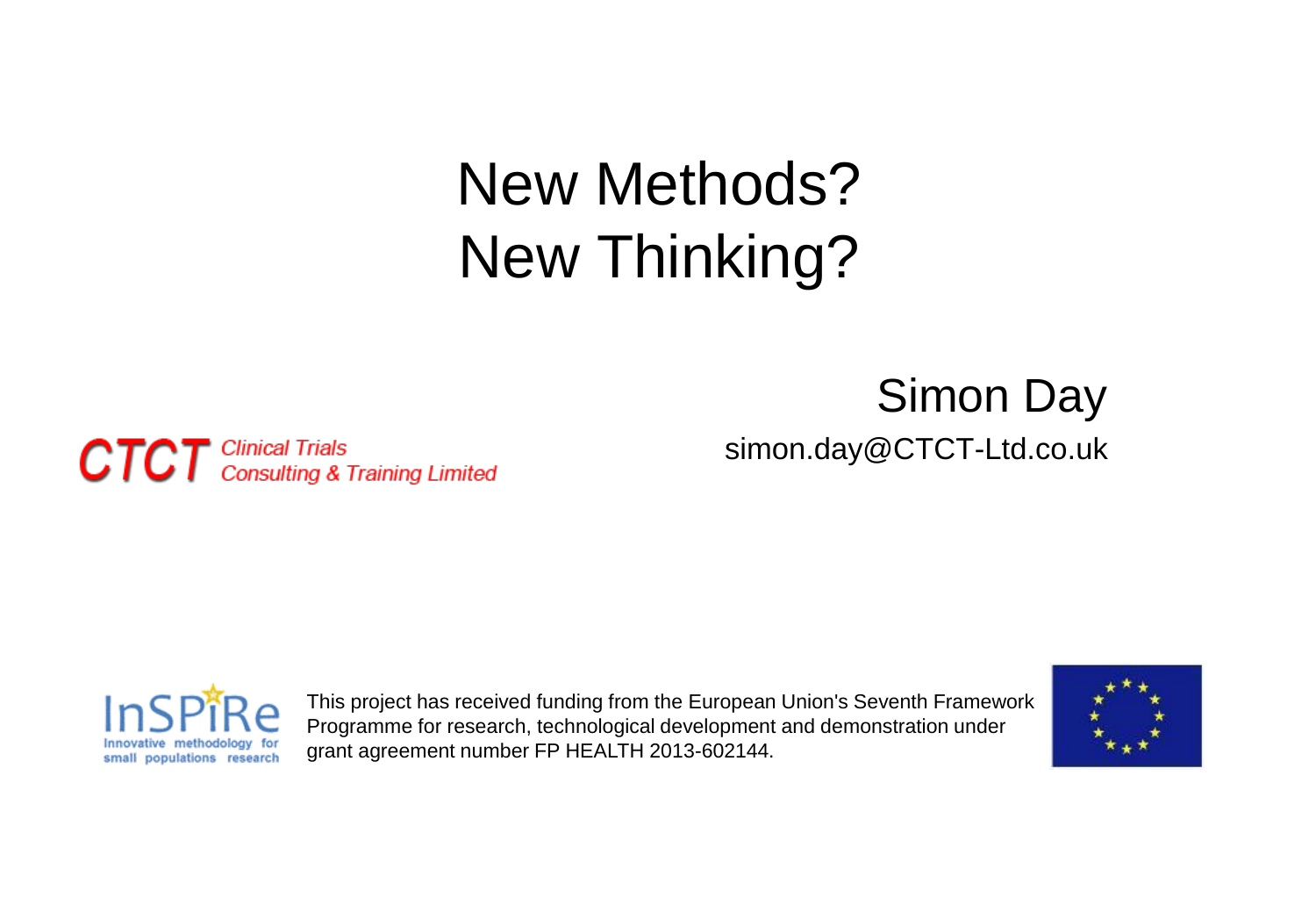

about  $2 - 3$  per 1000 live births

#### **Prevalence:** >1 million affected in EU

Sasha Browne, 3, has taken part in the first trial to treat cerebral palsy using stem cells taken at birth from the patient's umbilical cord. Her parents say her Stem cell first for cerebral palsy girl, page 4 condition has improved



stem cells taken at birth from the patient's umbitical cord. Her parents say her Stem cell first for cerebral palsy girl, page 4 condition has improved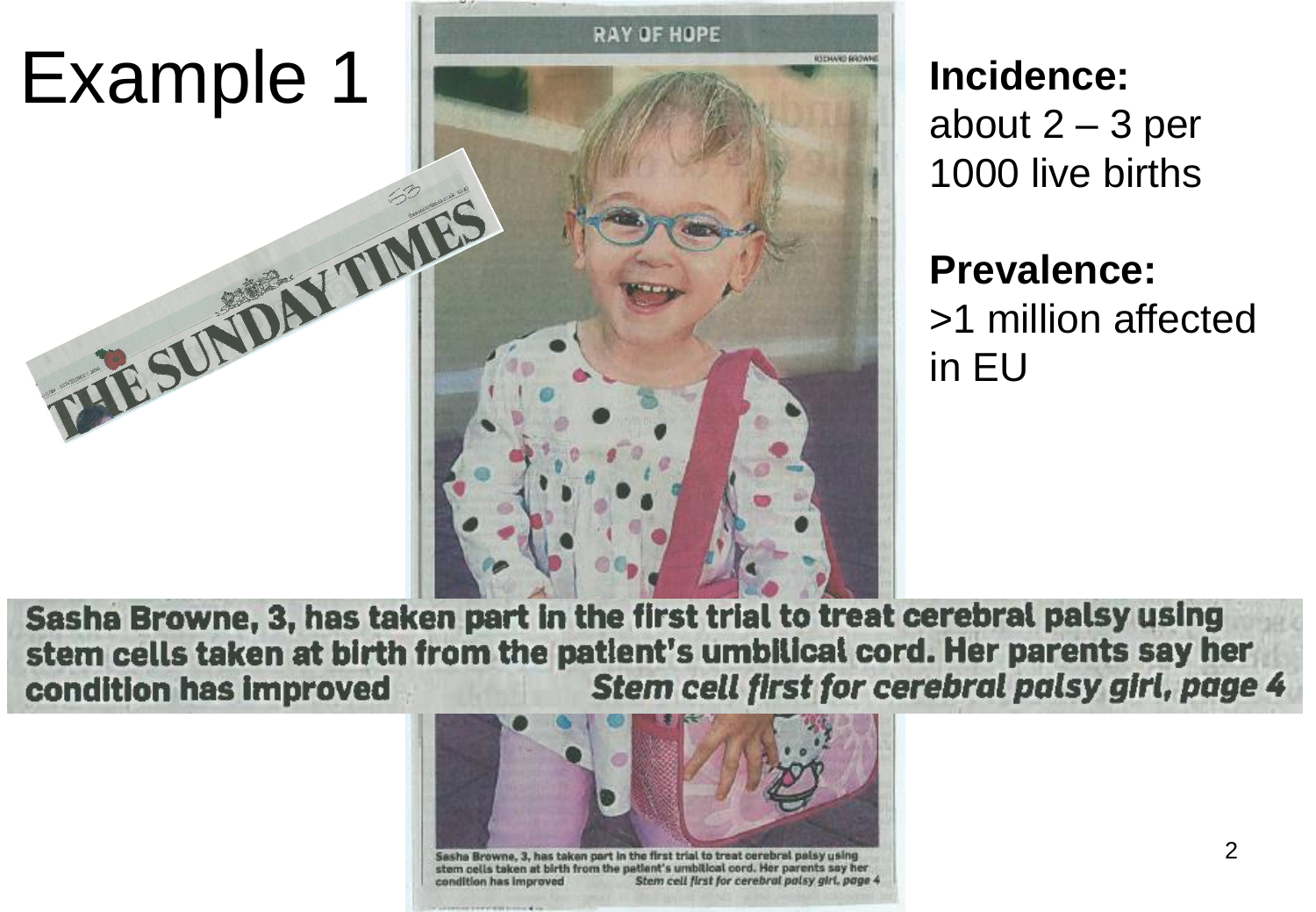## Conflicts of Interest (apparent)

- Most of my income is from pharmaceutical companies
- Most of my income is from working on problems of (and developing medicines for) rare diseases





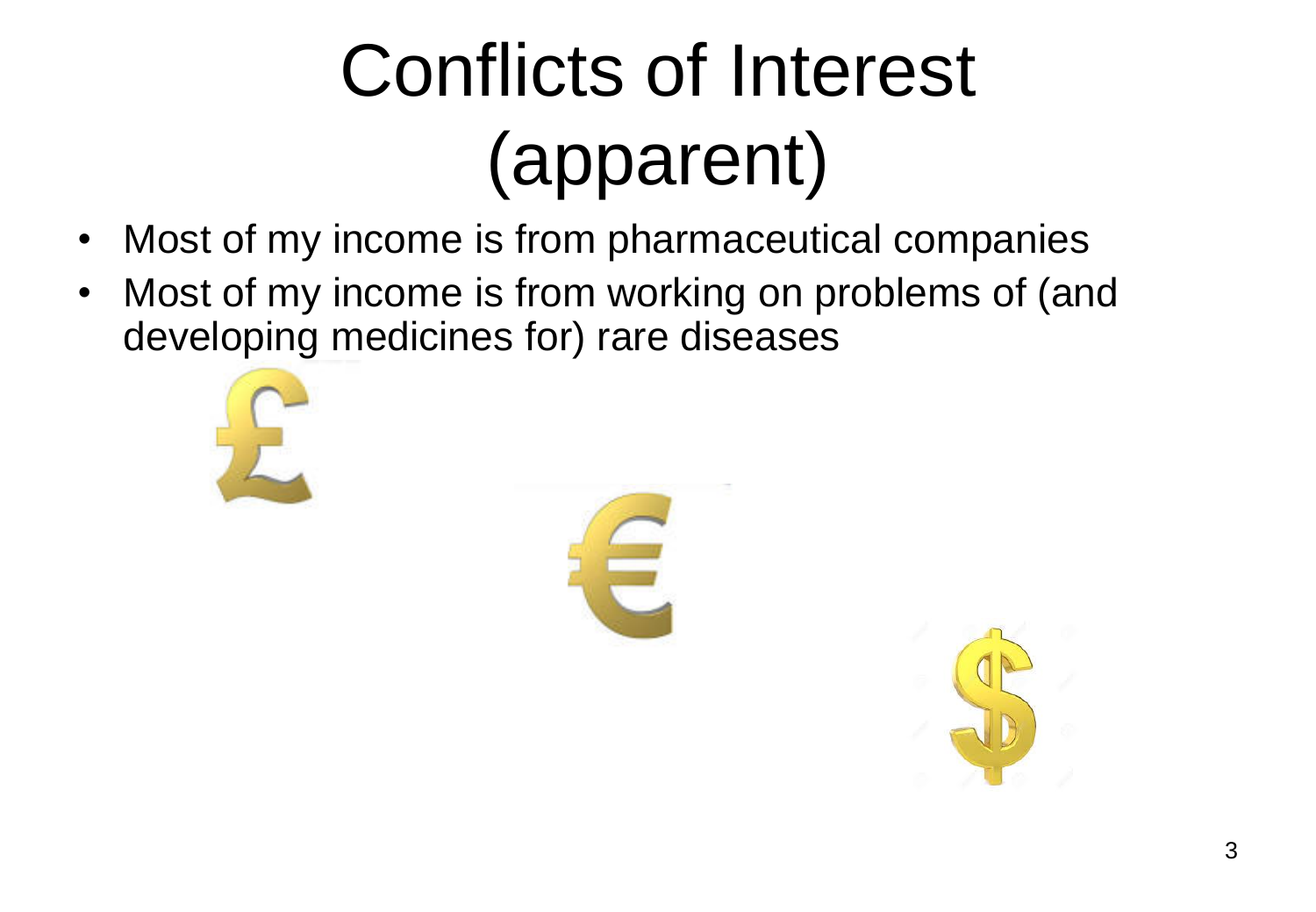# Conflicts of Interest (real)

- Research funding and travel bursaries from MRC, EC & NIH
- All to work on methodological issues of developing medicines for rare diseases

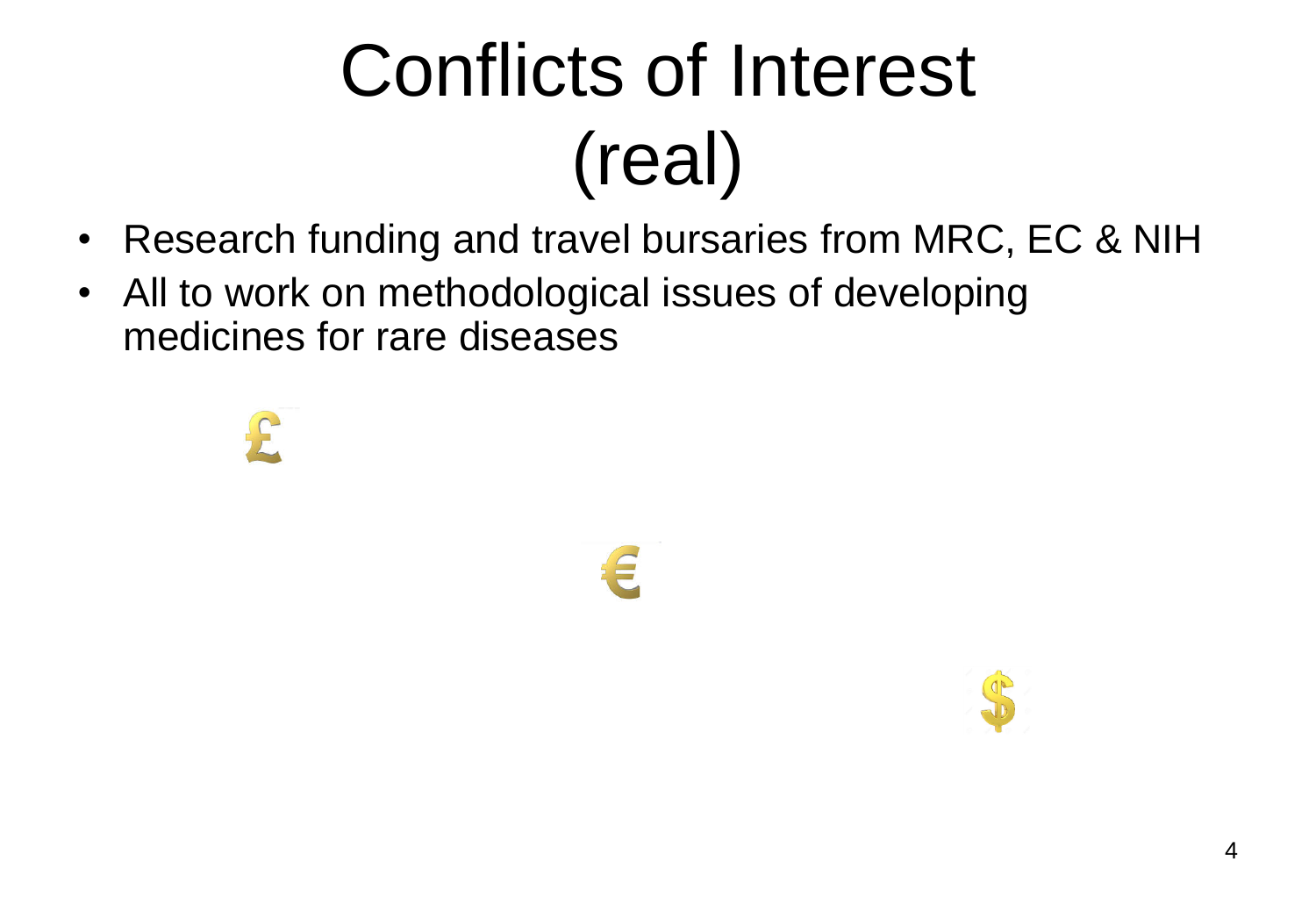# How is Sasha getting on?

"Look at the difference in her – her walking is streets ahead of what it was before…"

"We feel that there has been some general improvement in her motor skills and perhaps some improvement in her vision and cognitive ability."

Sasha's *physiotherapist* told her parents "she believed the toddler's progress had been faster than that of other patients"

"We can't categorically say this is attributable to the stem cell infusion. However, we feel the improvement has potentially been at a faster rate than it may have occurred…"

Sasha was expected to need surgery to correct a squint… this has been postponed and may no longer be necessary. It is not known whether the stem cells brought about the improvement but Sasha's *opthalmologist* said he could not rule out the possibility.

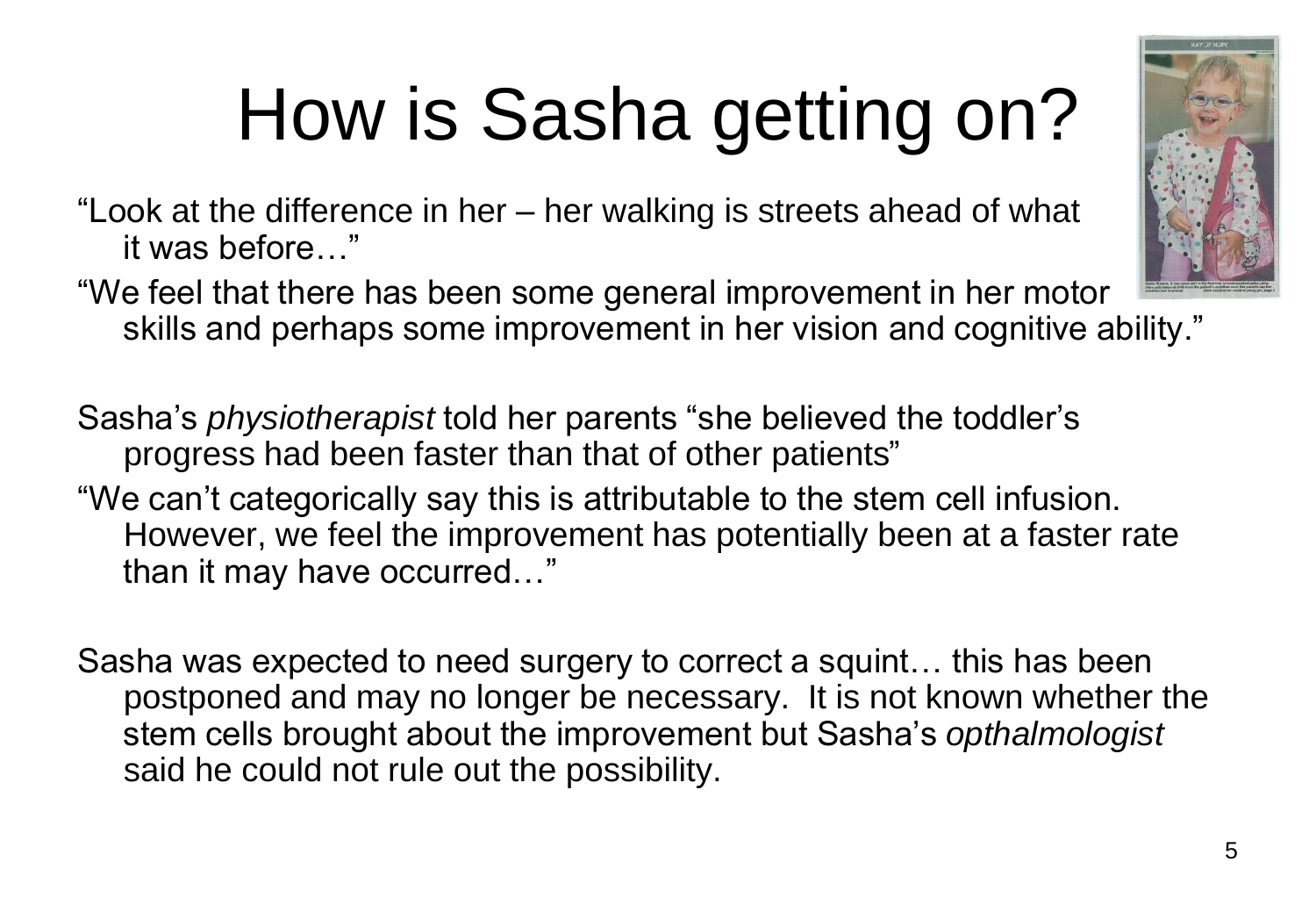## What is a "rare" disease?

- "When you can't get enough patents to do a reasonable (conventional?) clinical trial"
- Examples:
	- Stroke
	- Diabetes
	- $\mathbf{r}$  .
	- Cerebral palsy?
	- Malaria?
	- …
	- Hutchinson–Gilford progeria
	- NP disease
	- MPS III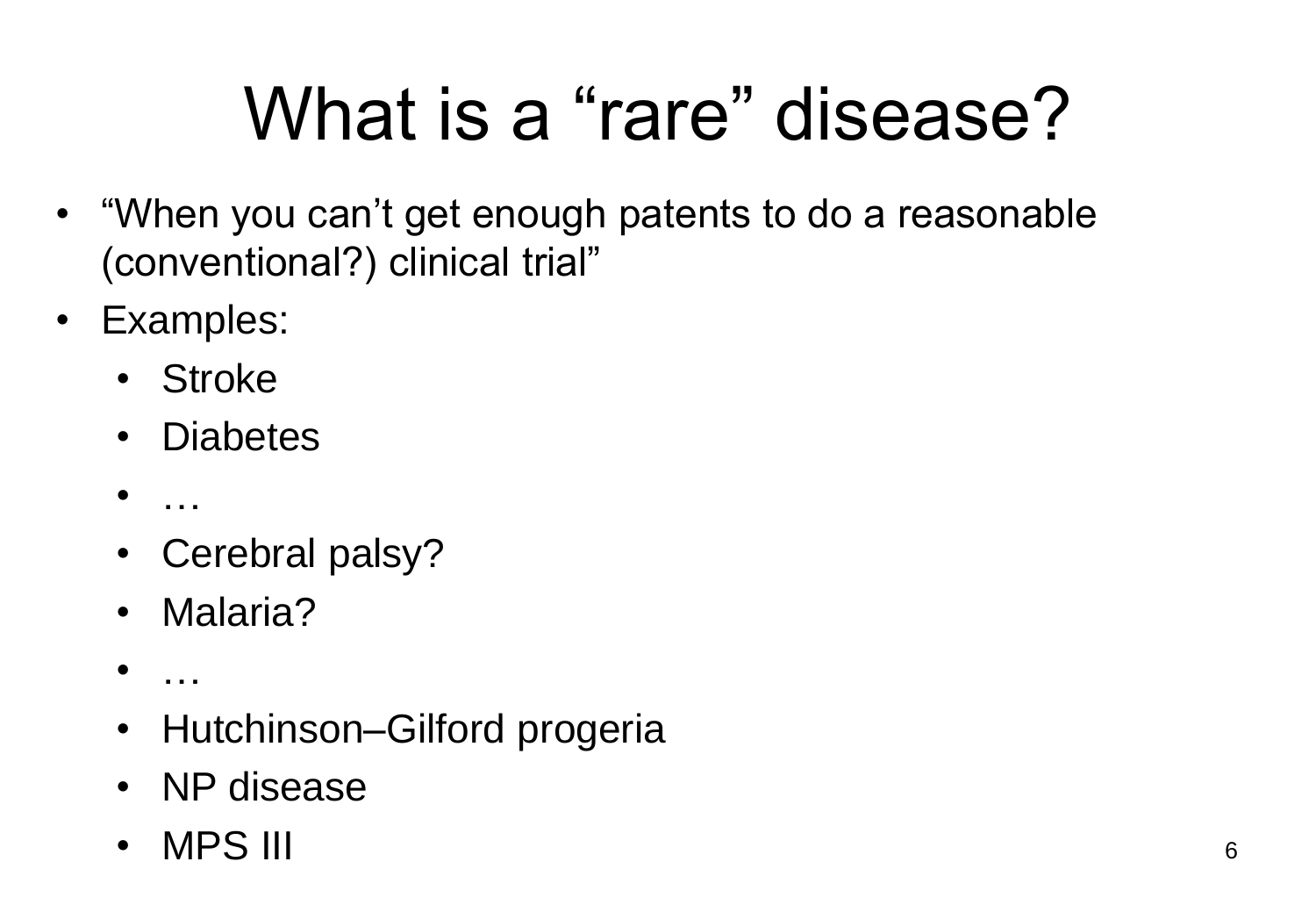## The elephant…

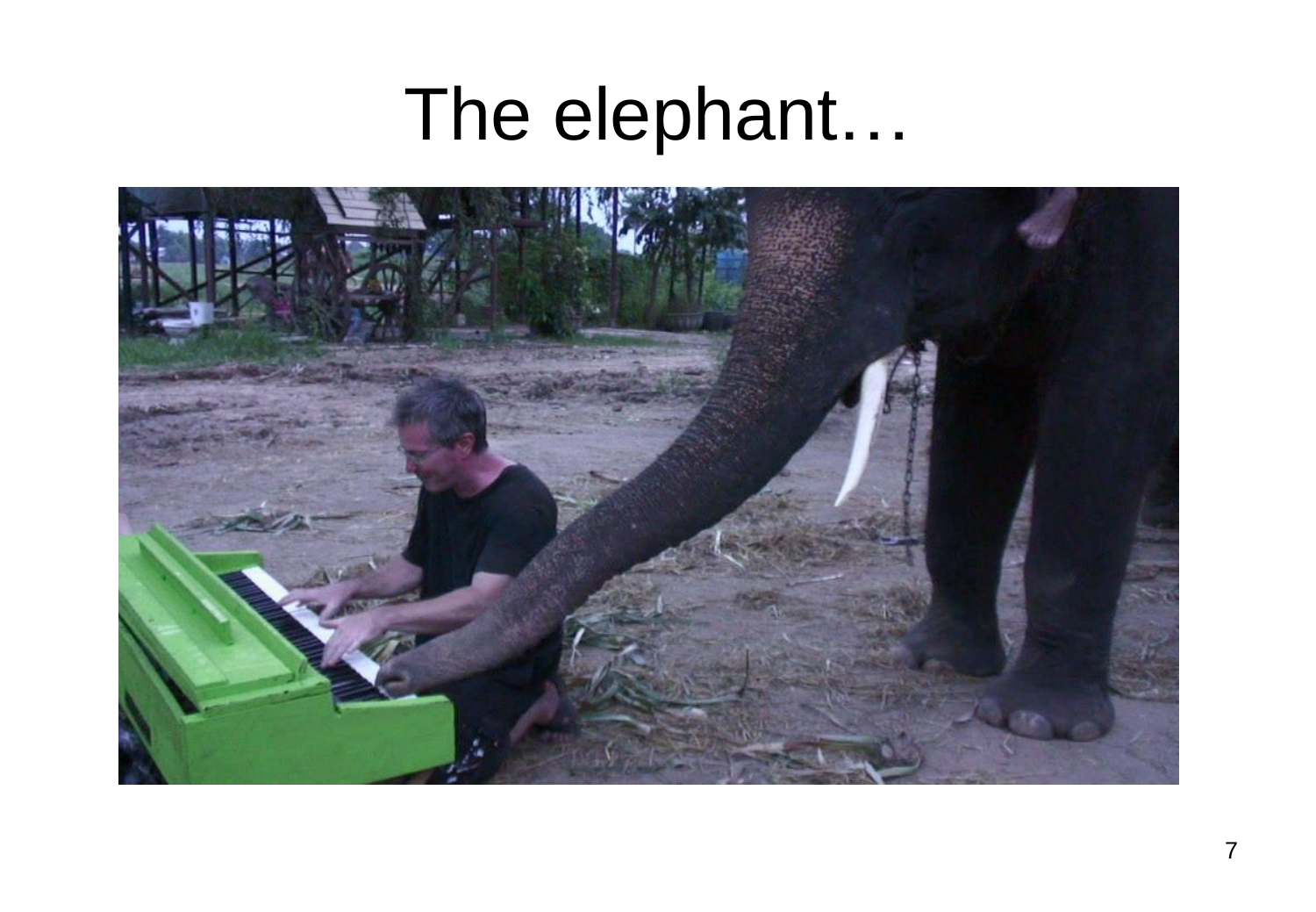- Hutchinson–Gilford progeria syndrome (HPGS)
- Premature aging, average age at death around 13 years
- Mental capacity unaffected
- Incidence  $\sim$  1 in 4 million live births
- At time of trial, 34 known cases *worldwide*





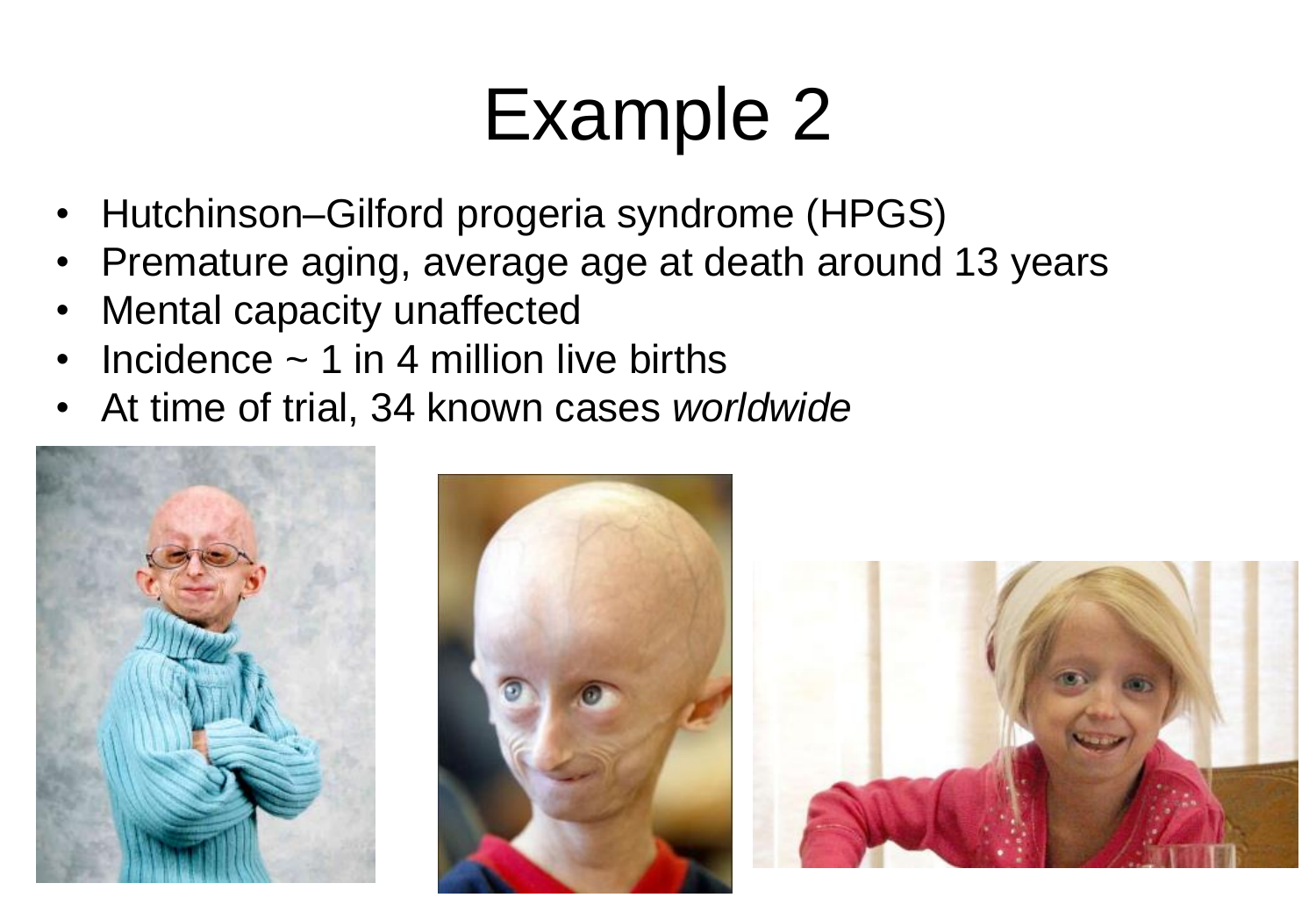## **Efficacy**

- 9 / 25 (exact 95% CI 18–58%) patients achieved >50% increase over pre−therapy in estimated annual rate of weight gain
- 16 / 25 didn't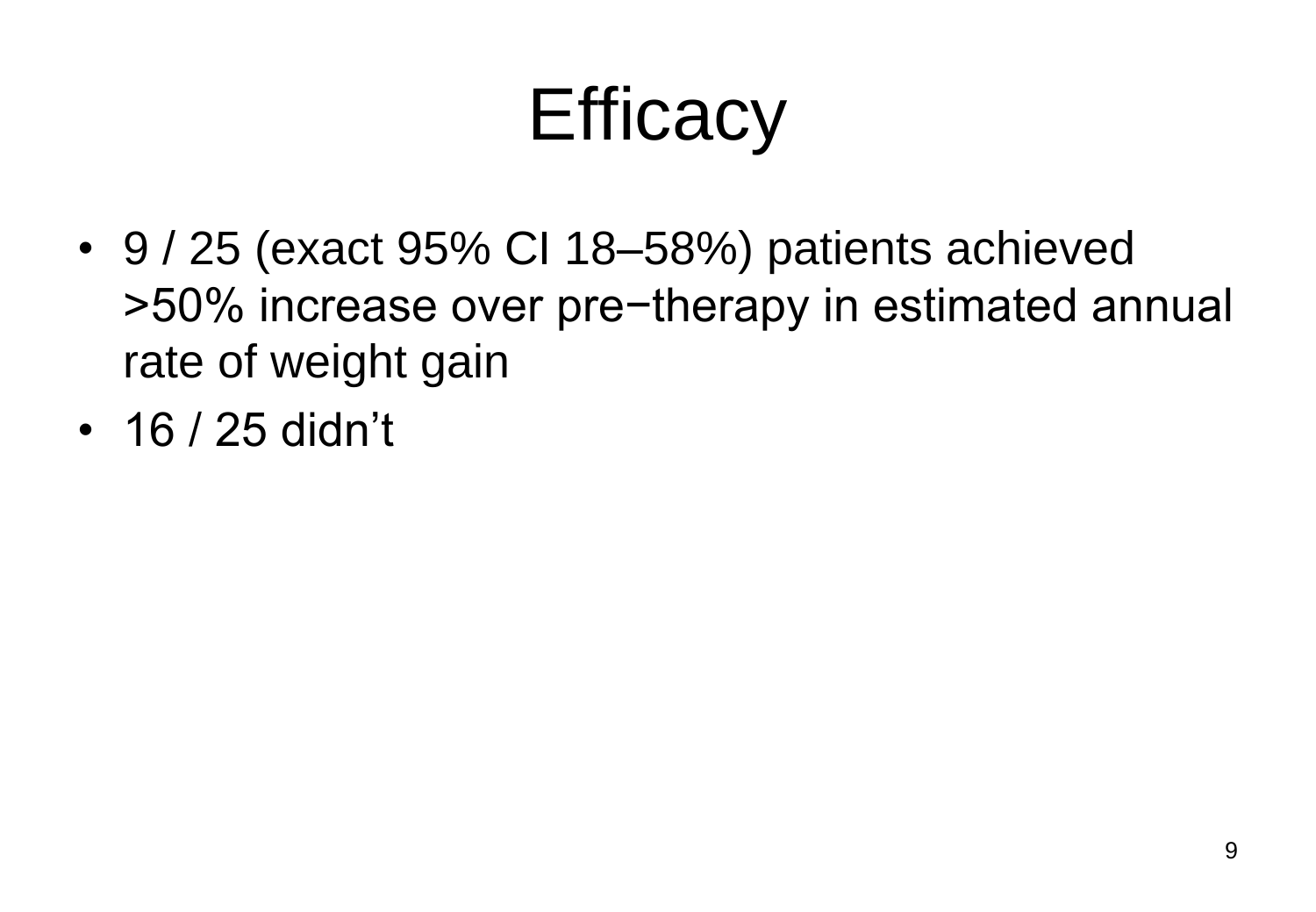## **Efficacy**

- 9 / 25 (exact 95% CI 18–58%) patients achieved >50% increase over pre−therapy in estimated annual rate of weight gain
- 16 / 25 patients achieved <50% increase over pretherapy in estimated annual rate of weight gain
- "Of note, the four patients whose rates before study were negative, all increased on treatment"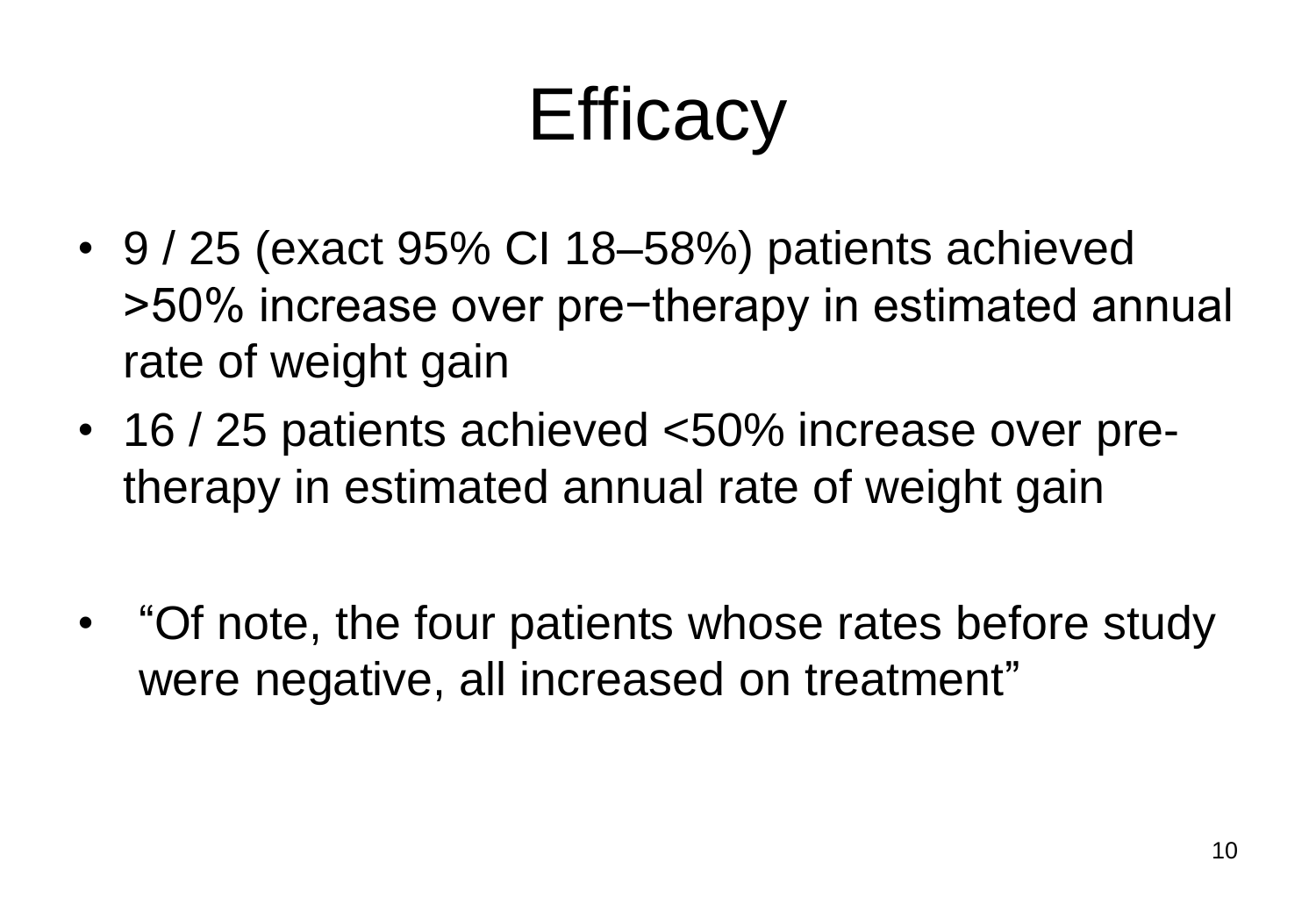#### **Efficacy**

"Of note, the four patients whose rates before study were negative, all increased on treatment"

What about the four "best" cases at baseline?

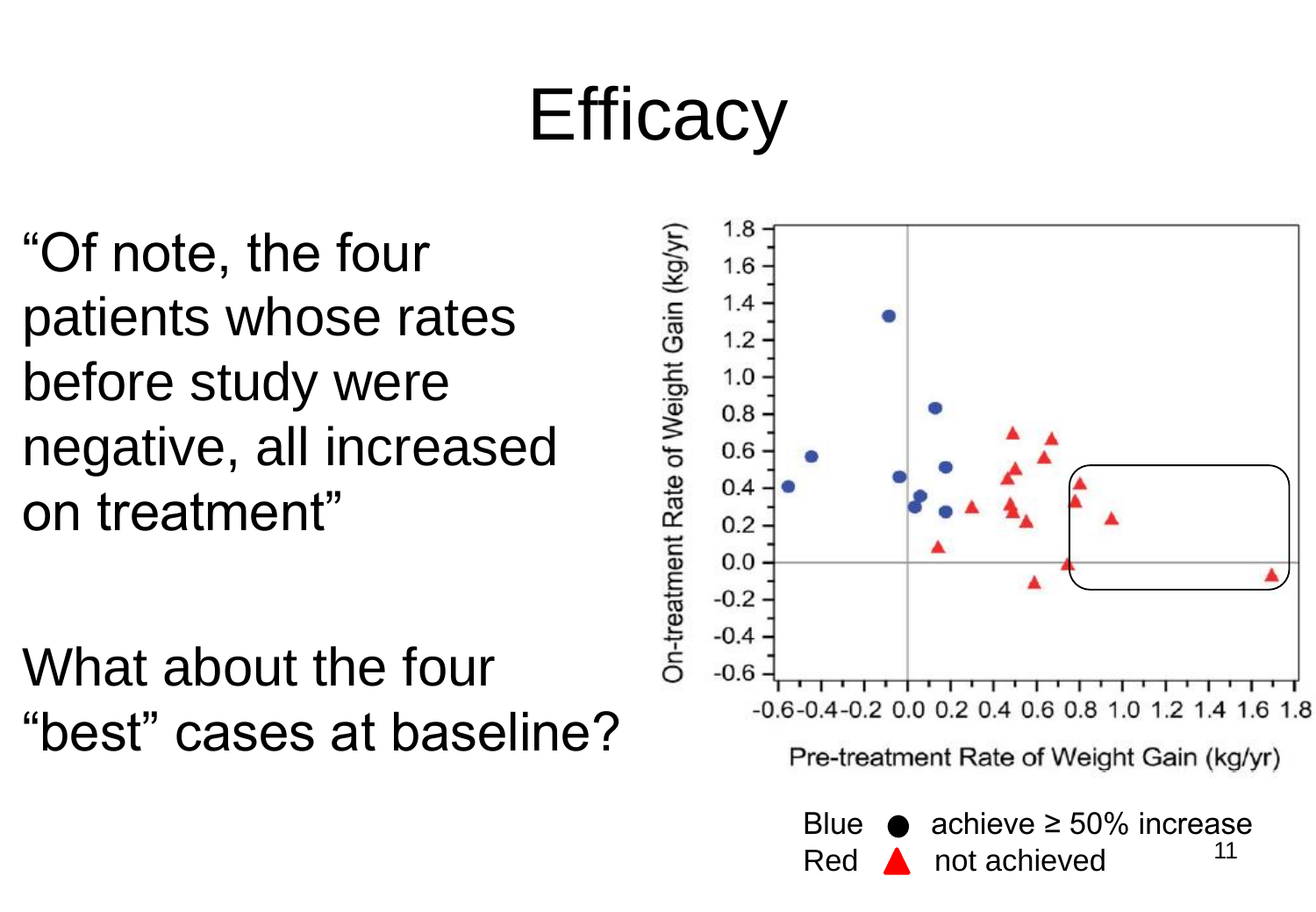#### Regression to the Mean*!*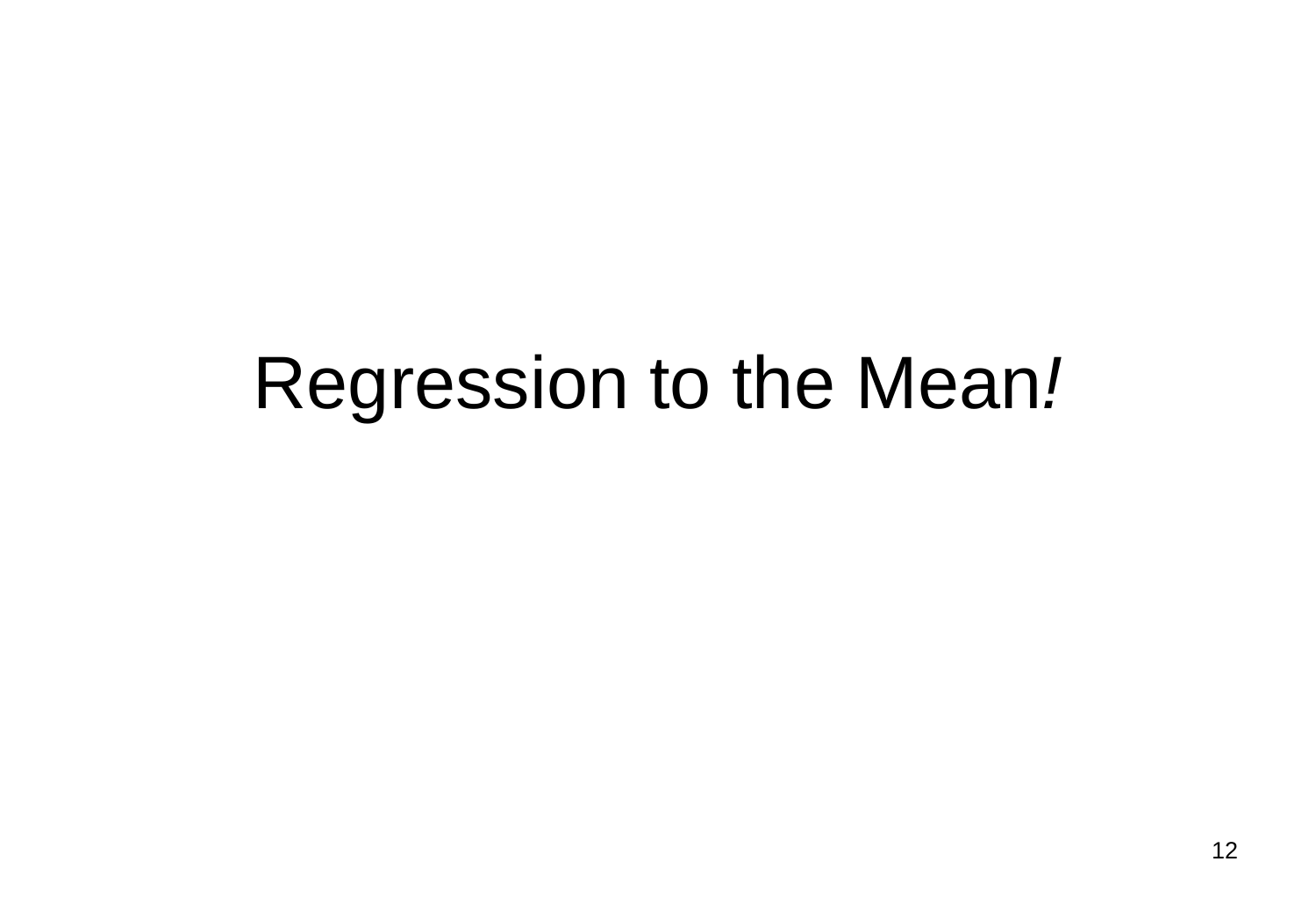An example of convincing evidence Smith GCS, Pell JP. Parachute use to prevent death and major trauma related to gravitational challenge: systematic review of randomized controlled trials. *BMJ* 2003; **327**:1459–61.

Cuello C (rapid response) http://www.bmj.com/cgi/eletters/327/7429/1459#44035 "...skydiving student Sharon McClelland, 26, who amazingly survived a 10,000-foot plunge in September 1994 near Queensville, Ontario, into a marsh when her parachute malfunctioned"

Temple R (rapid response) http://www.bmj.com/cgi/eletters/327/7429/1459#44035 Code of Federal Regulations. 21 CFR 314.126. Adequate and well controlled studies "…placebo concurrent controls, dose comparison concurrent controls, no treatment concurrent controls, active treatment concurrent controls, historical controls"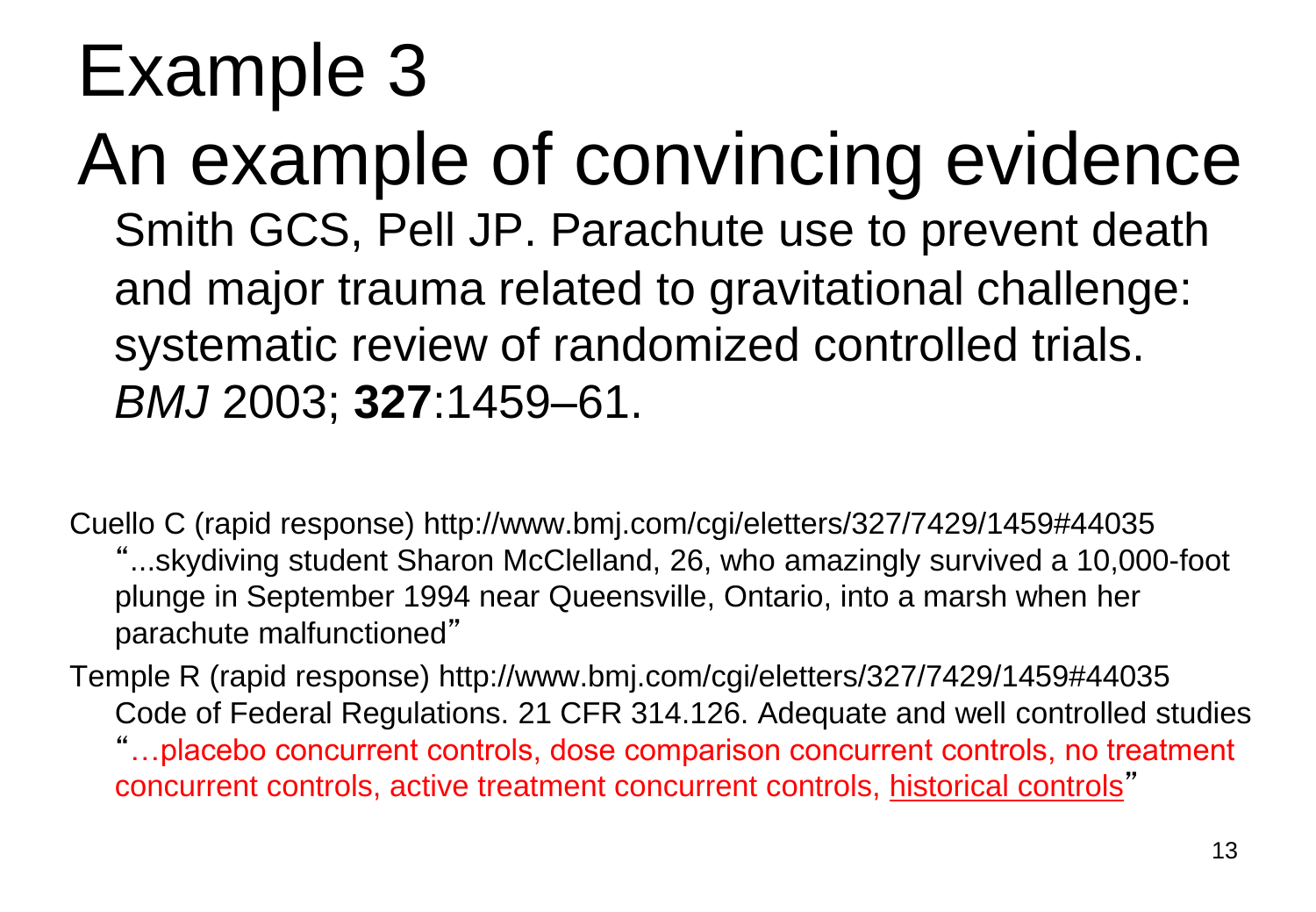- NP Disease
- Prevalence (in EU) about 2000 patients
- **Plan A**

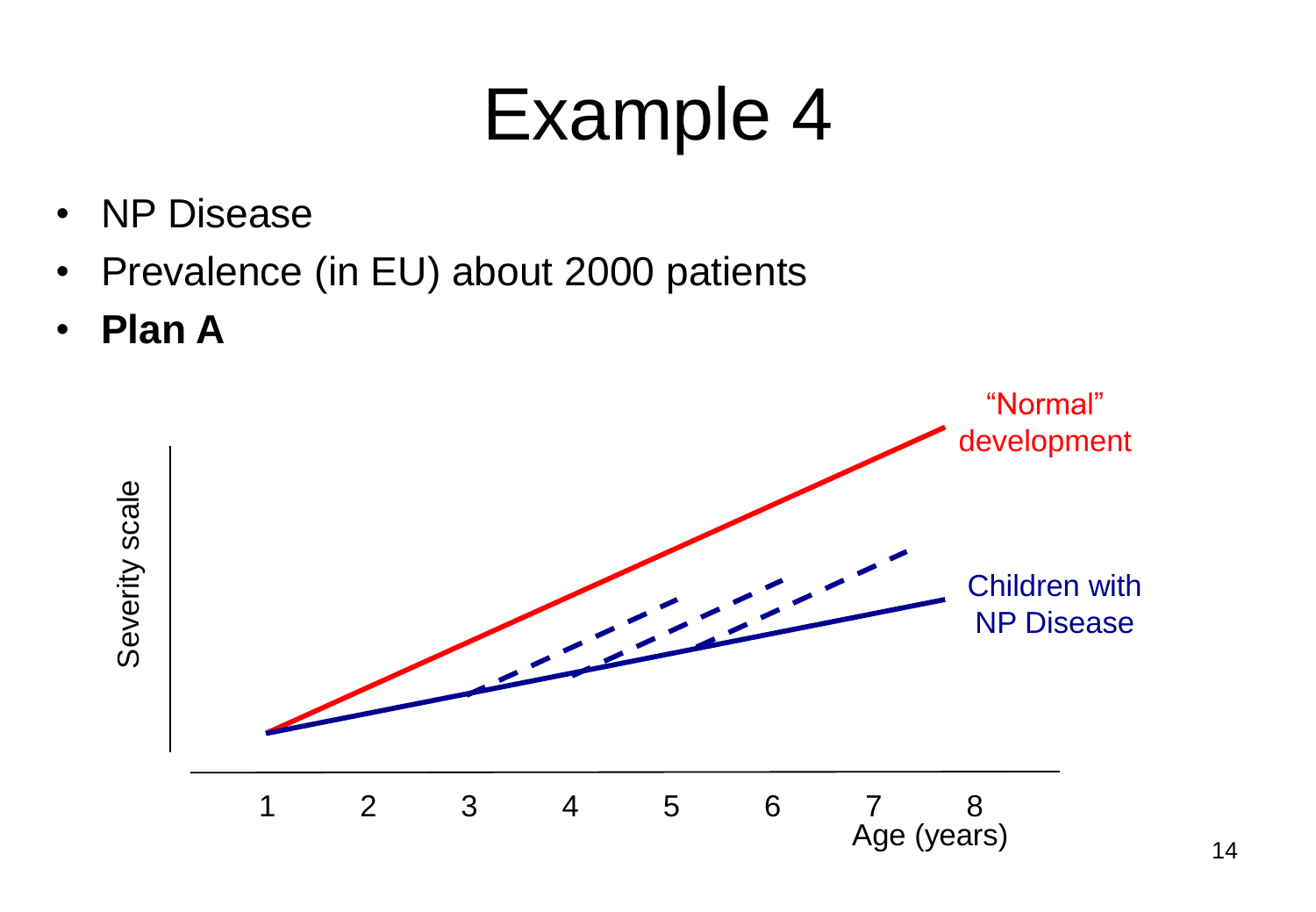- NP Disease
- Prevalence (in EU) about 2000 patients
- **Plan A**

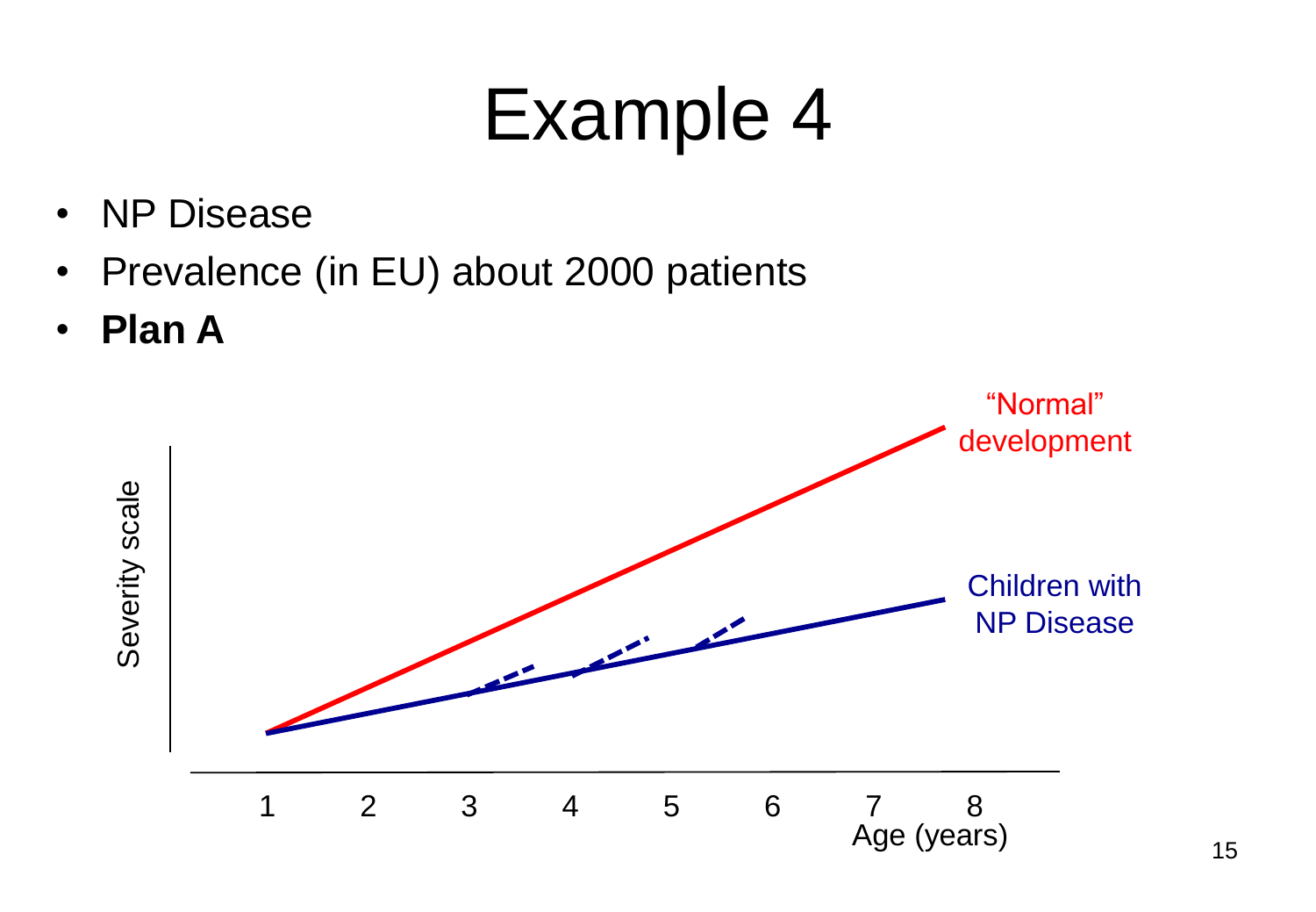- NP Disease
- Prevalence (in EU) about 2000 patients
- **Plan A**

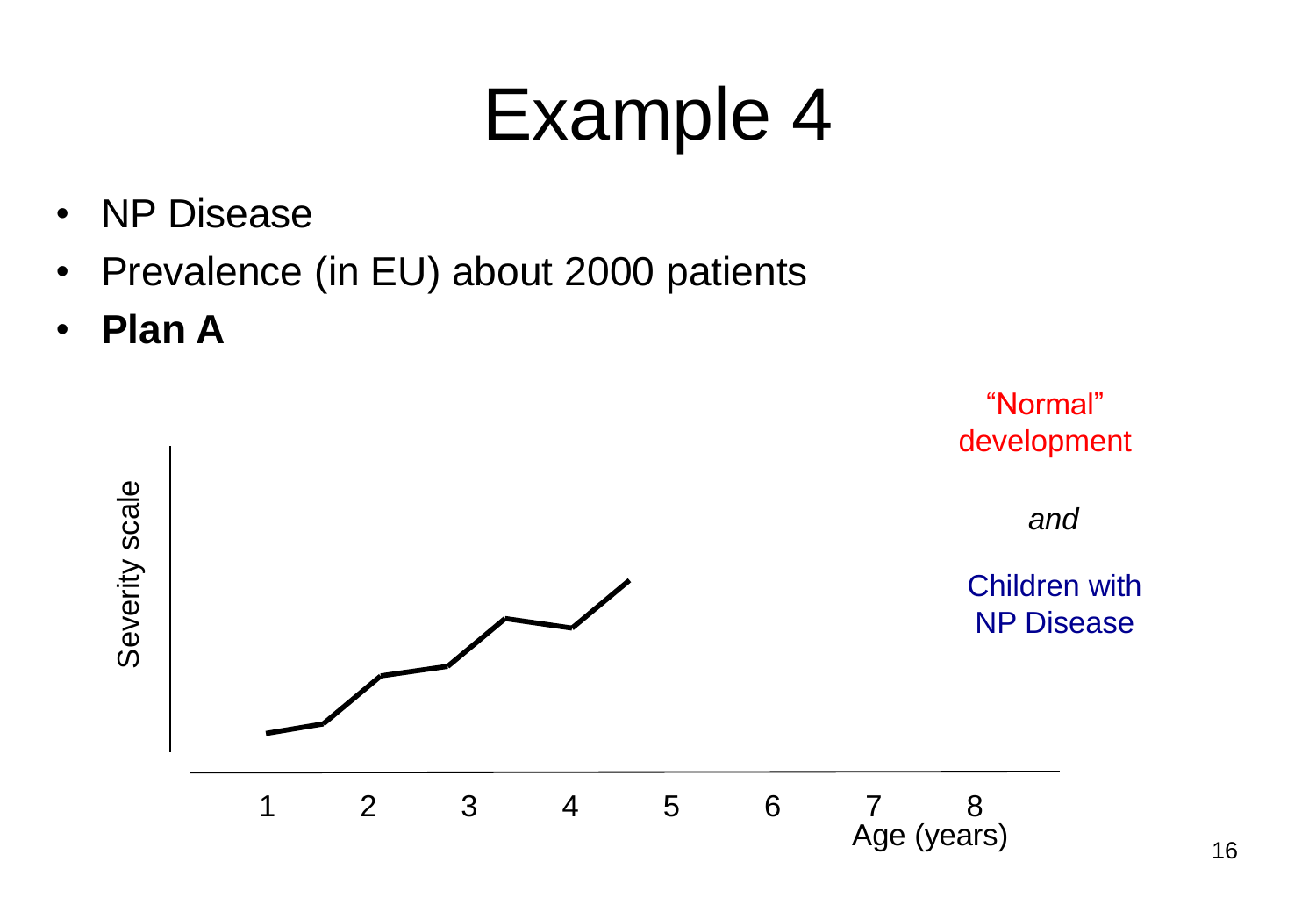- NP Disease
- Prevalence (in EU) about 2000 patients
- **Plan B**
- **A randomised controlled trial Best standard of care (which isn't much)** *vs***. Best standard of care + IMP**
- No patients denied best care
- Parents agreed to study design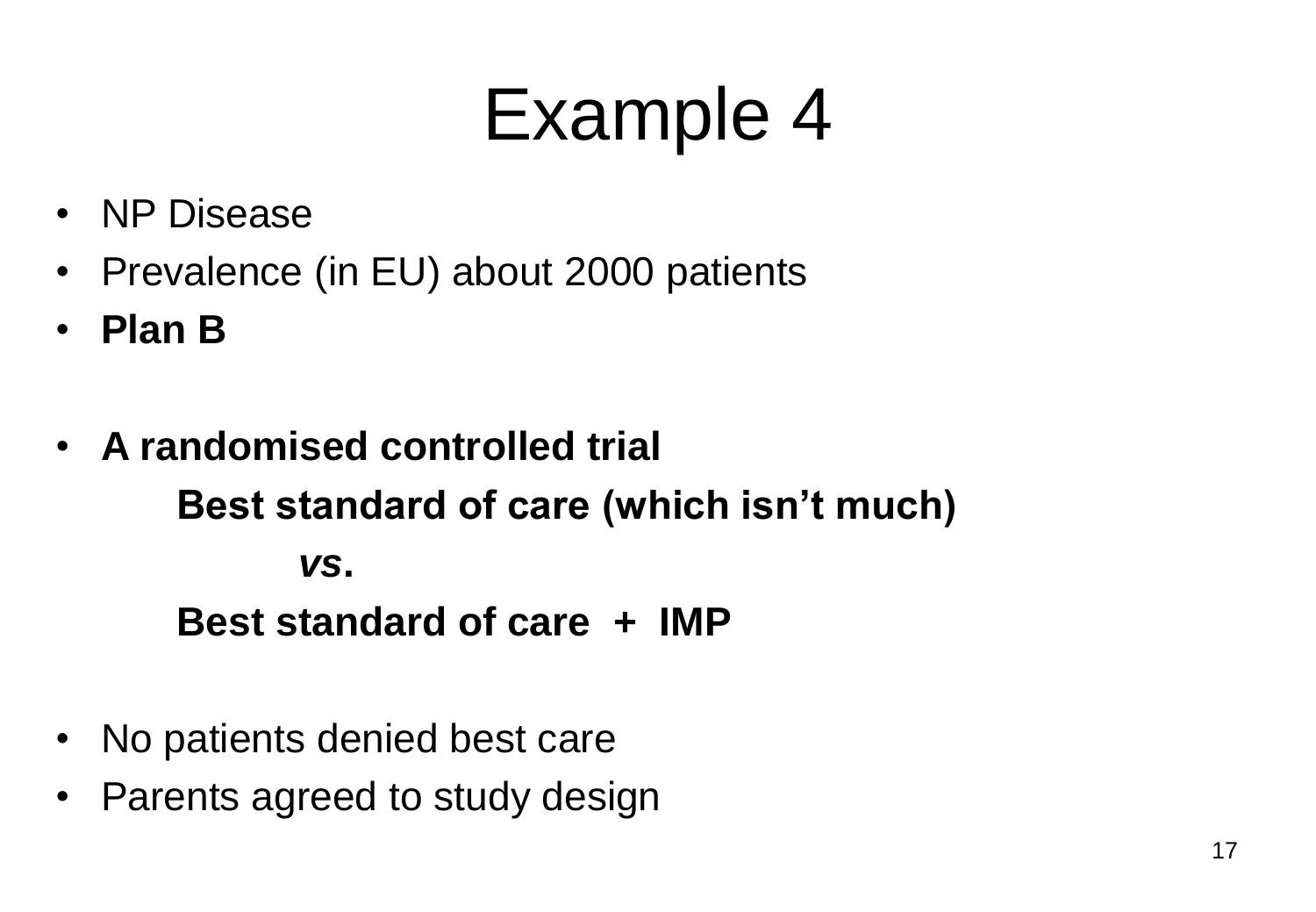- MPS III
- Prevalence (in EU) about 50 patients

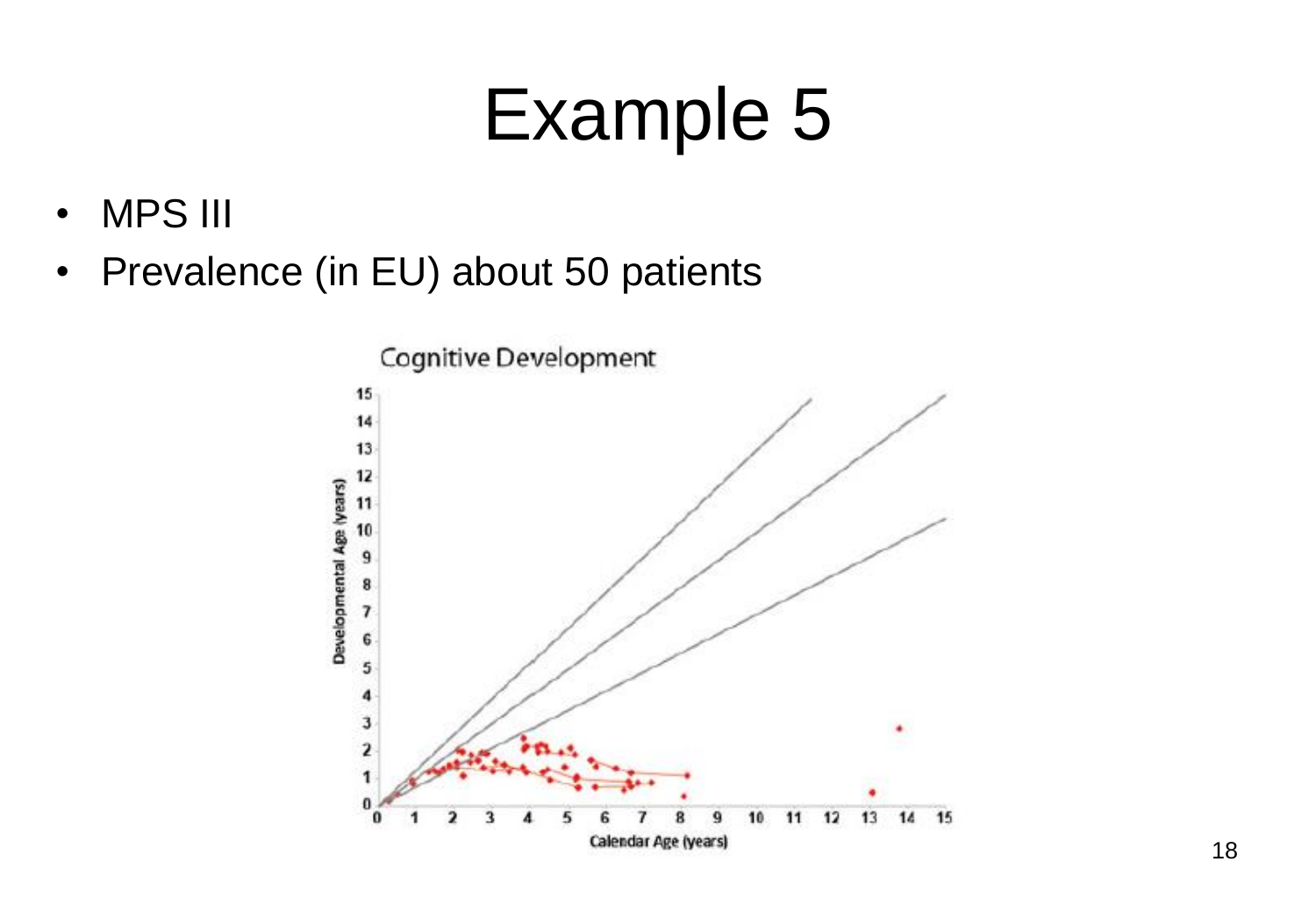- MPS III
- Prevalence (in EU) about 50 patients
- **Plan A**

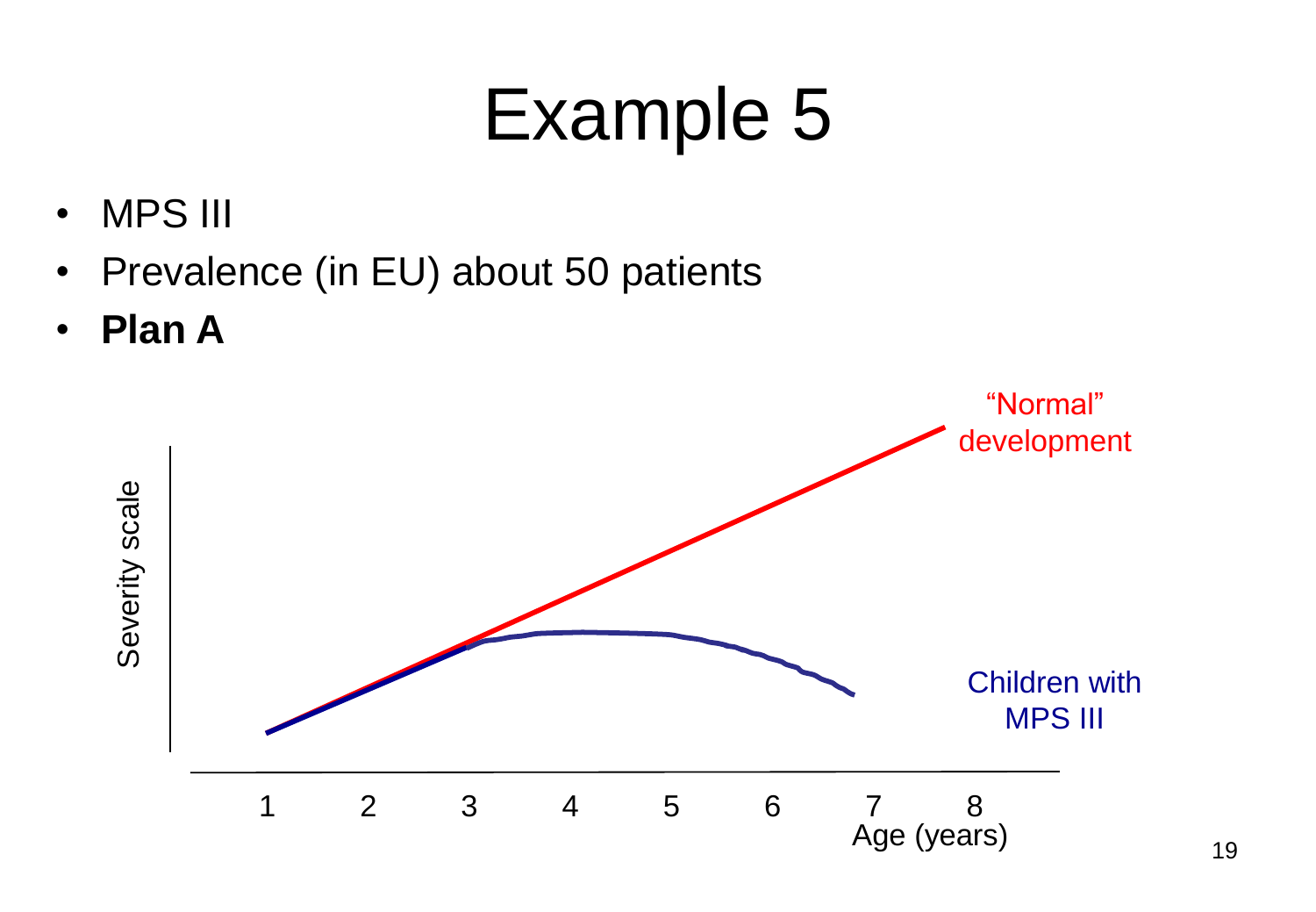• MPS III



• Parents reaction to placebo control...???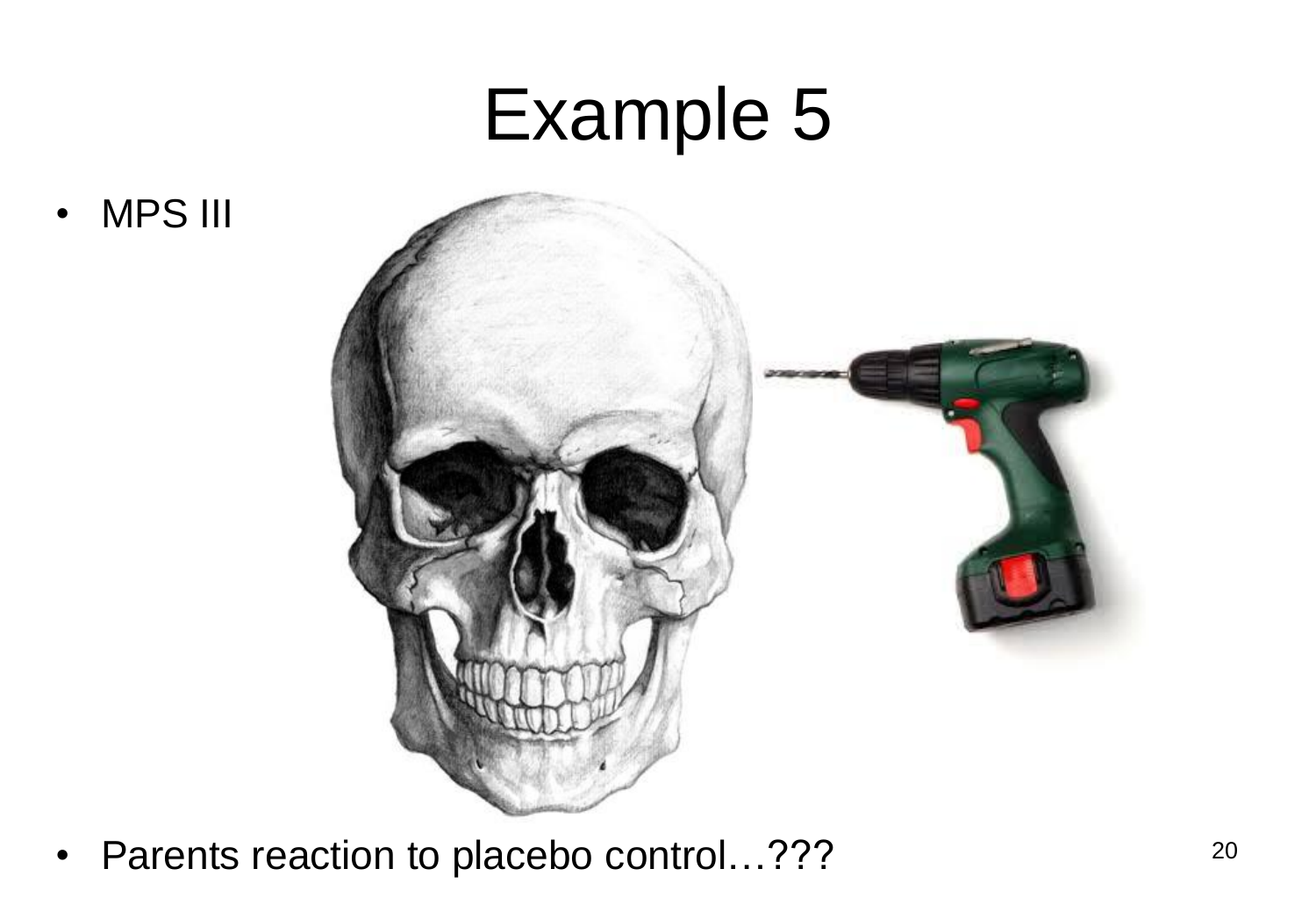- Infantile Spasms
- Incidence  $1:5000 1:2500$  live births

"To evaluate the efficacy, comparisons will be made with data from closely matching infants in the XXX study, within a Bayesian statistical model…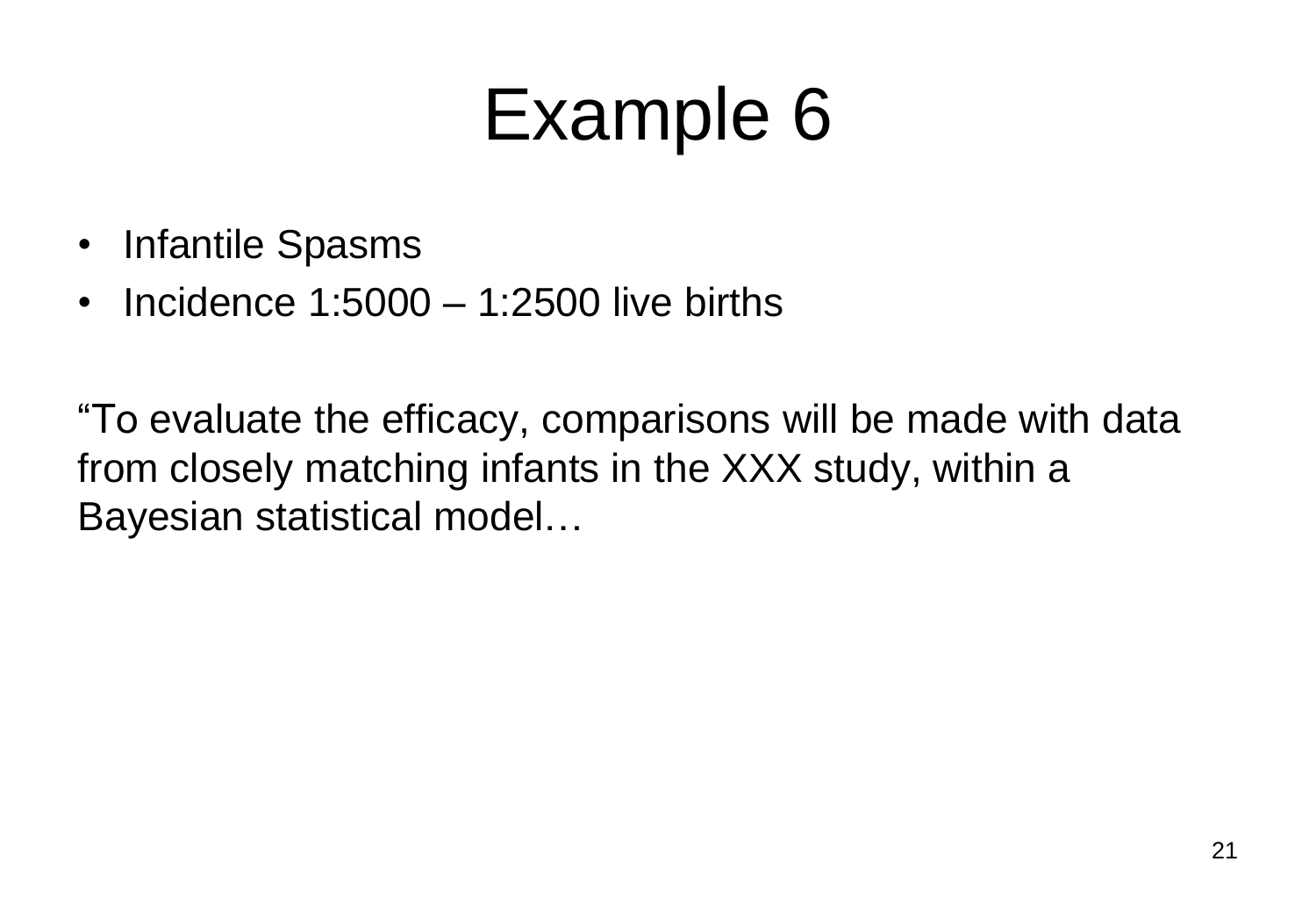- Infantile Spasms
- Incidence 1:5000 1:2500 live births

"To evaluate the efficacy, comparisons will be made with data from closely matching infants in the XXX study, within a Bayesian statistical model. We are planning a simple frequentist approach to the statistical analysis of data from this study."

"If we are able to use Bayesian methods, we anticipate that the sample size requirement will reduce significantly from that given below…"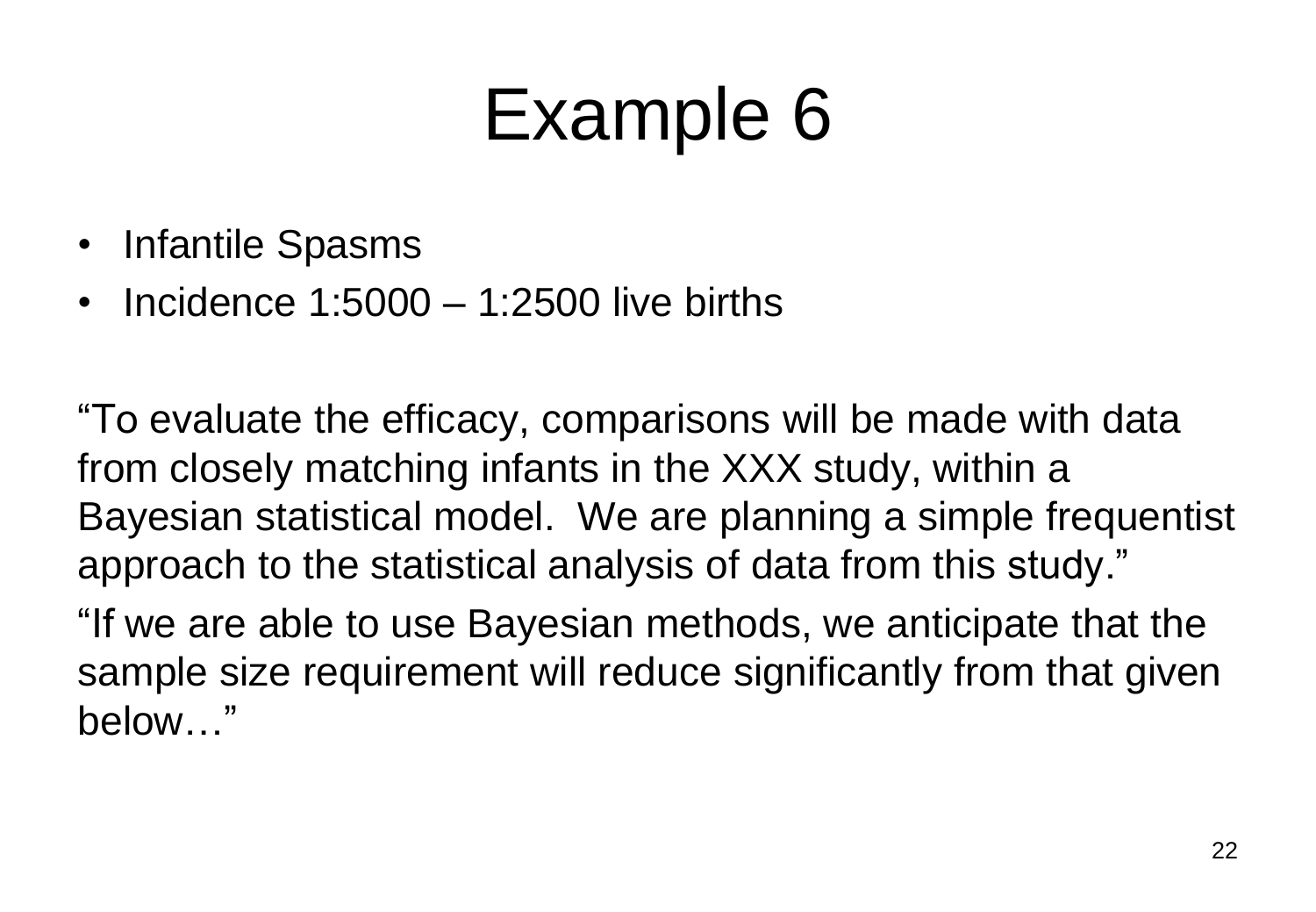#### Playing with *P*-values

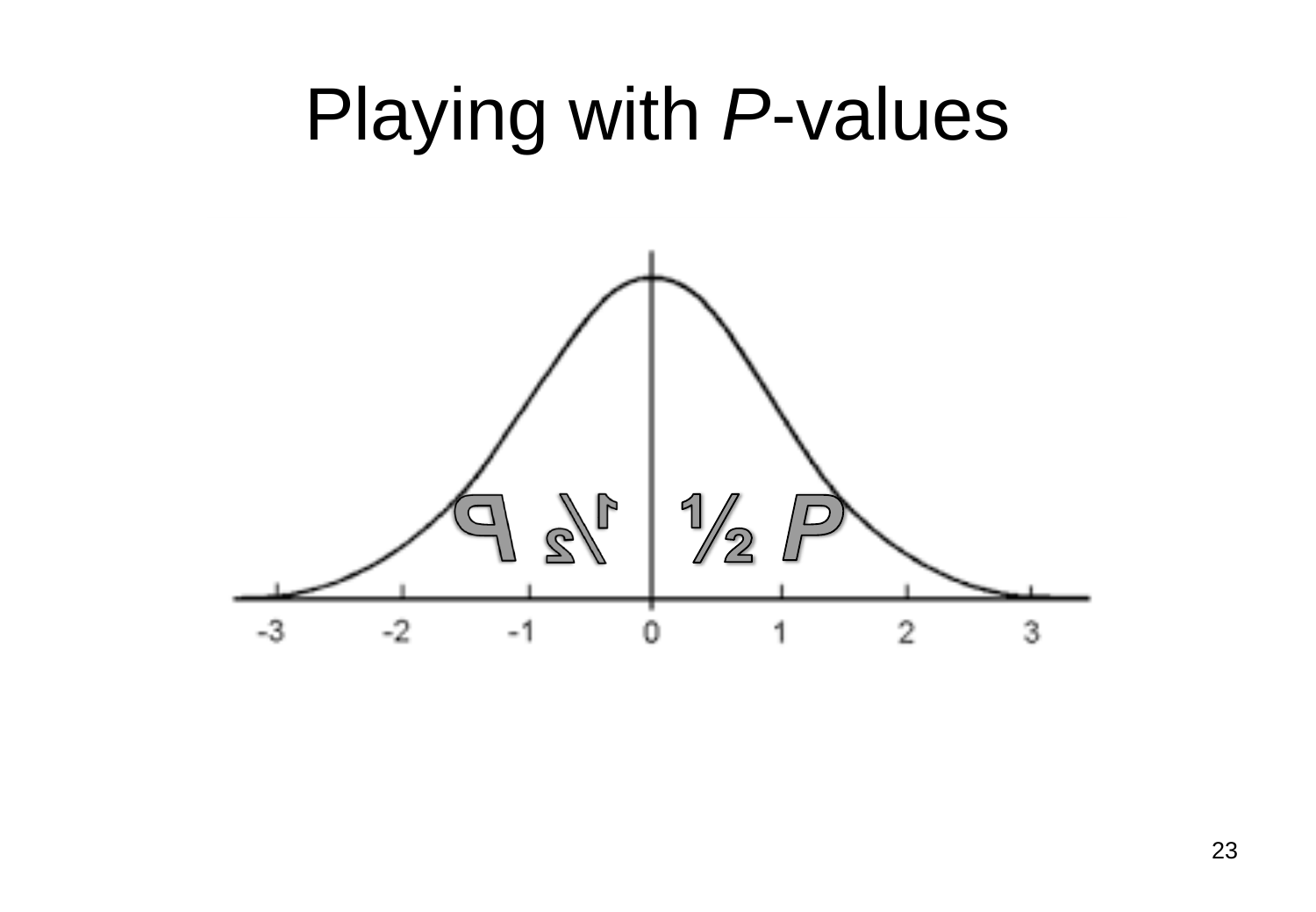#### Playing with *P*-values



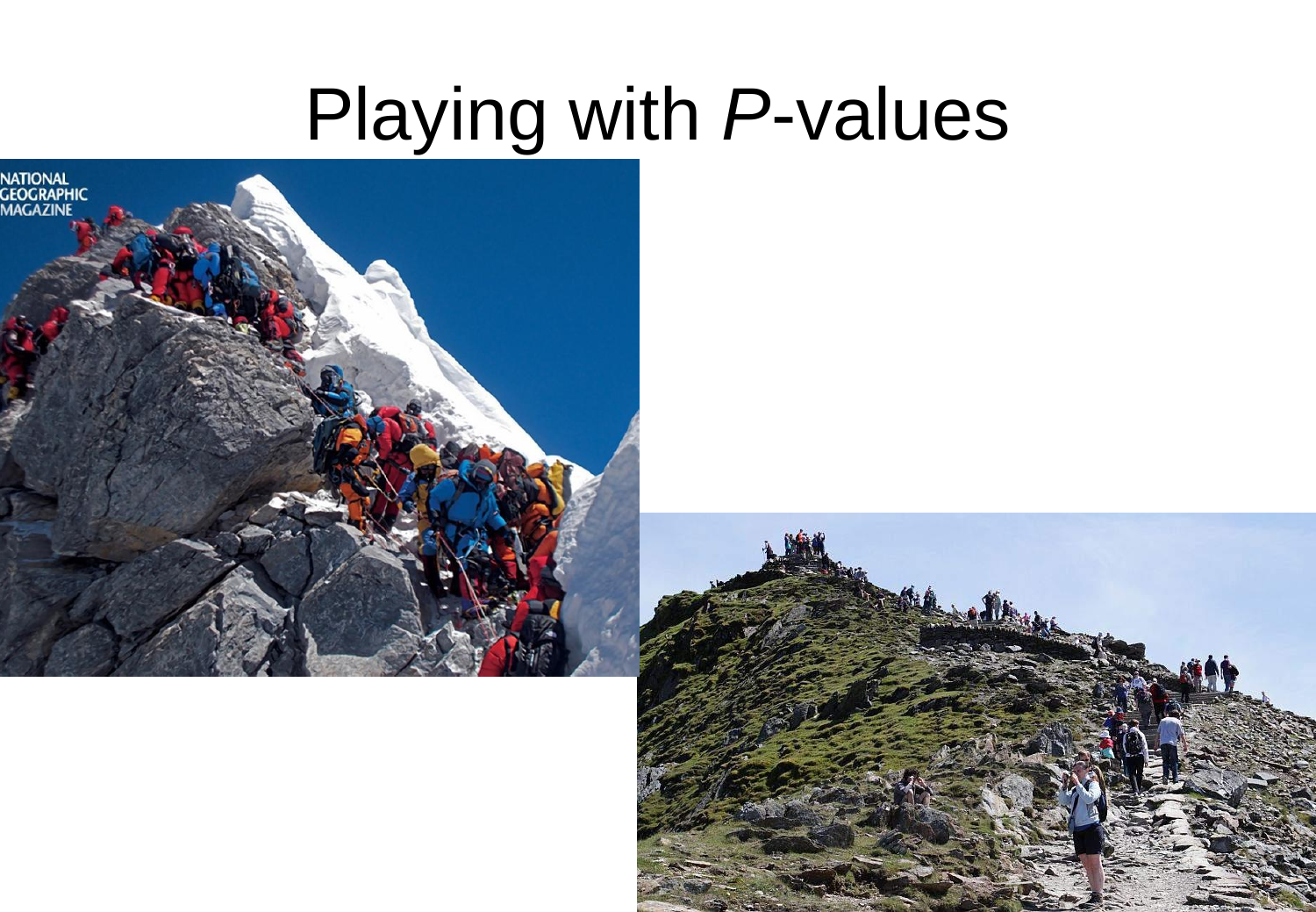## Standards of evidence

CHMP. Guideline on clinical trials in small populations. London: EMEA, 2006.

- Meta-analyses of good quality randomised controlled trials that all show consistent results
- Individual randomised controlled trials
- Meta-analyses of observational studies
- Individual observational studies
- Published case-reports
- Anecdotal case-reports
- Opinions of experts in the field

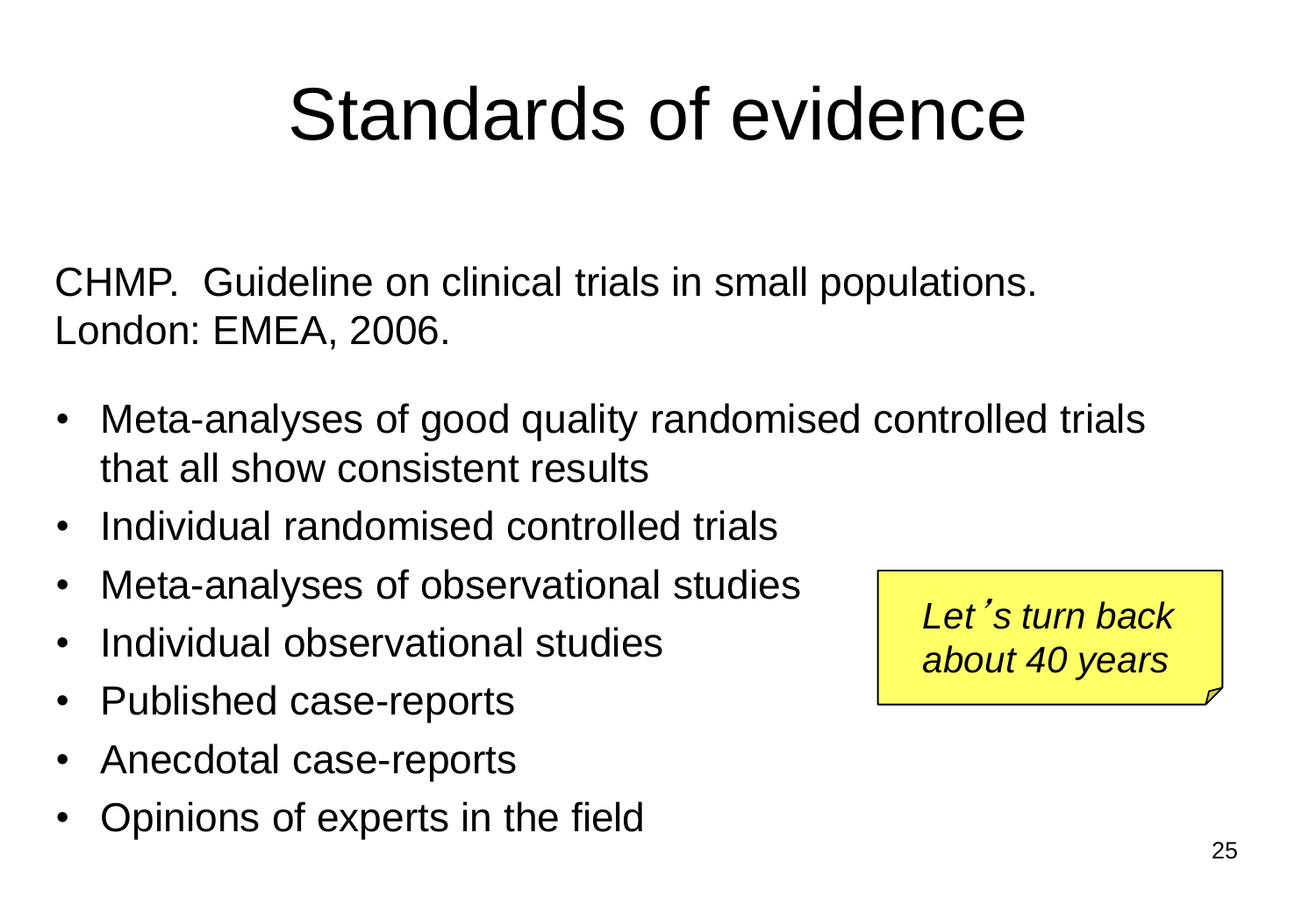## Standards of evidence

Hill AB. The environment and disease: Association or causation? *Proceedings of the Royal Society of Medicine* 1965; **58**:295–300

- 1. Strength of association
- 2. Consistency
- 3. Specificity
- 4. Temporality
- 5. Biological gradient
- 6. Plausibility
- 7. Coherence
- 8. Experiment
- 9. Analogy

26 "None of my nine viewpoints can bring indisputable evidence for or against the cause-and-effect hypothesis and none can be required as a *sine qua non*. What they can do, with greater or less strength, is to help to make up our minds on the fundamental question – is there any other way of explaining the set of facts before us, is there any other answer which is more likely than cause and effect?"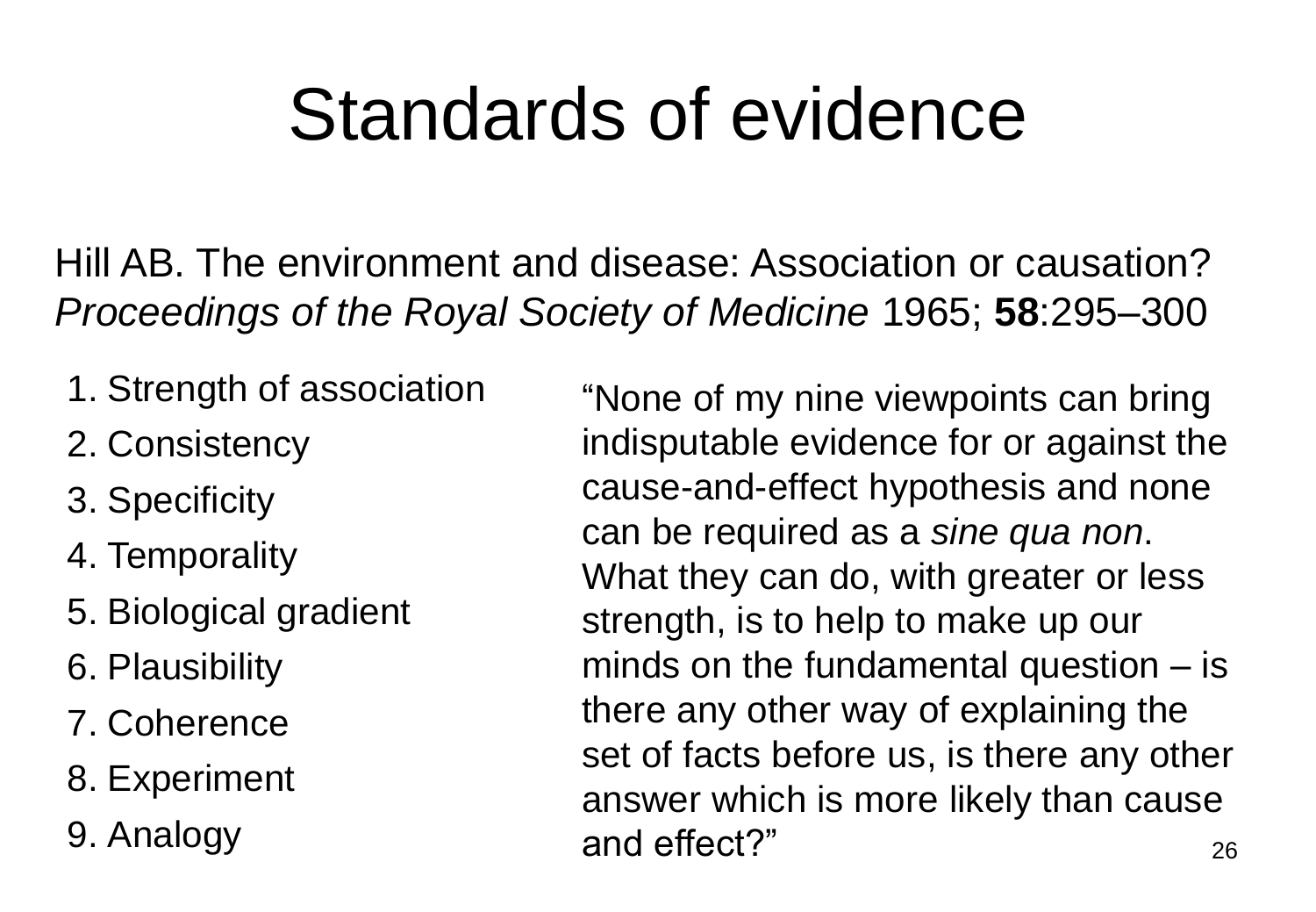### Standards of evidence

Hill AB. The environment and disease: Association or causation? *Proceedings of the Royal Society of Medicine* 1965; **58**:295–300

- 1. Strength of association
- 2. Consistency
- 3. Specificity
- 4. Temporality
- 5. Biological gradient
- 6. Plausibility
- 7. Coherence
- 8. Experiment
- 9. Analogy

"What I do not believe – and this has been suggested – is that we can usefully lay down some hard-and-fast rules of evidence that *must* be obeyed before we accept cause and effect."

This seems (to me) what gets forgotten. One size does *not* fit all.

*Levels of evidence* might be consistent but *criteria of evidence* need not be.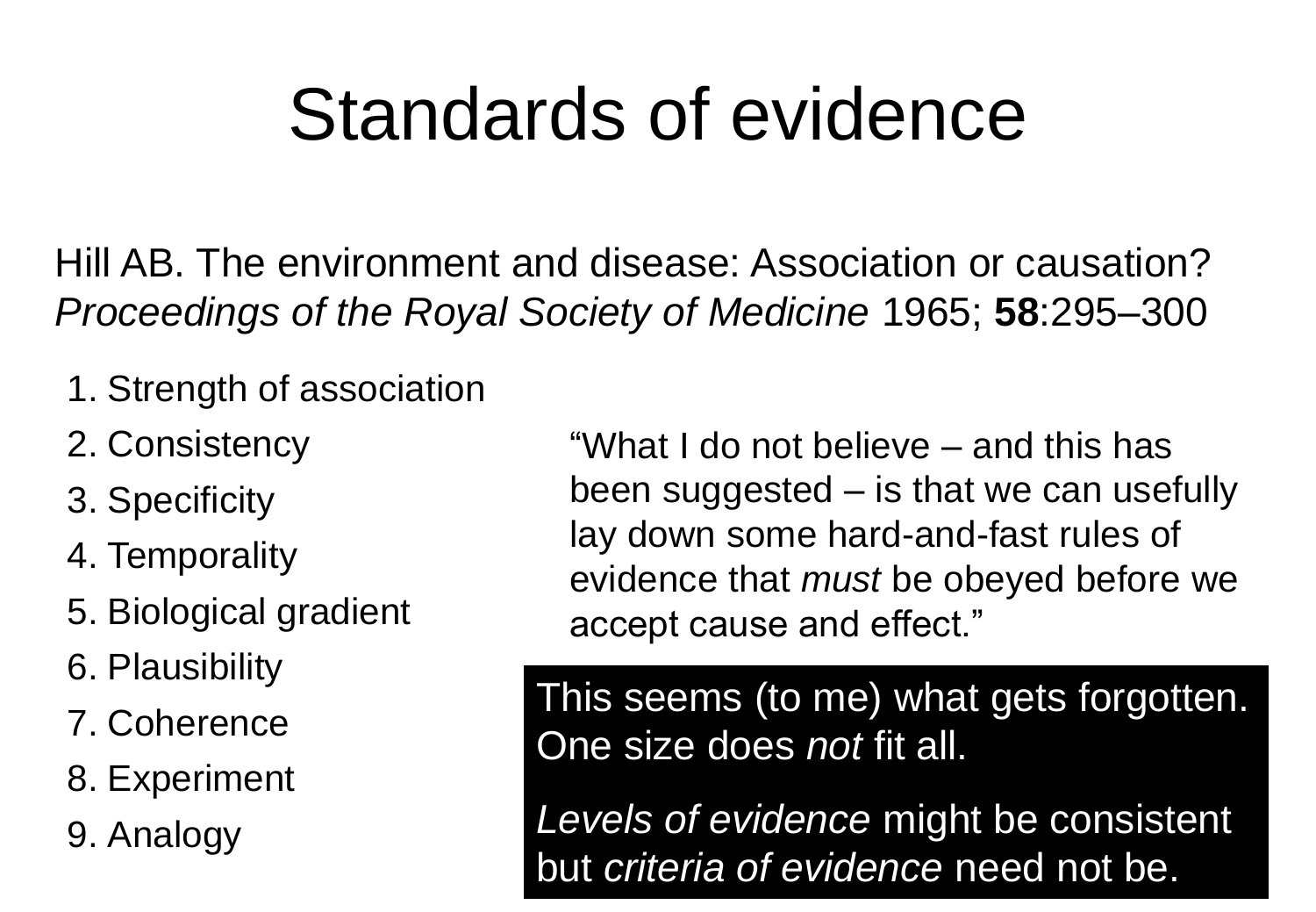### Context-specific evidence

Stable disease, with sudden effect



Fluctuating, with gradual effect Episodic, with partial effect



Fluctuating, with sudden effect





28 Adapted from Glasziou *et al.* (2008)